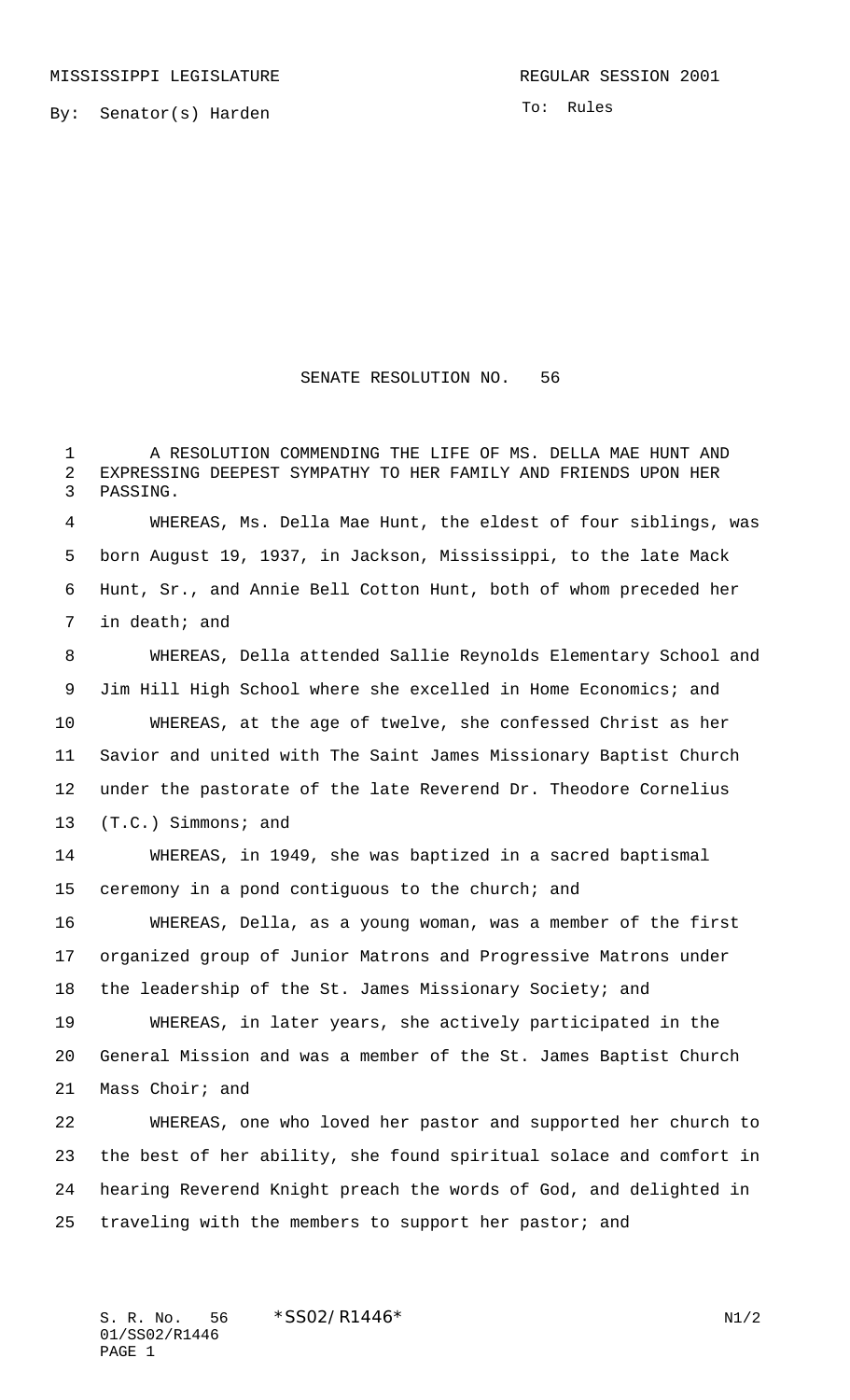WHEREAS, Della served as a member of the staff of The Greater St. James Missionary Baptist Church Day Care and Learning Center under the directorship of Mrs. Bessie Williams; and

 WHEREAS, at the authorization of the pastor, as an extended service and convenience to members with babies, Della was appointed to be in charge of the "Nursery" during the period for Sunday School; and

 WHEREAS, because of Della's ability to follow instruction, to be compassionate and helpful, and having developed unique culinary skills, she was frequently in demand to assist persons assigned by the pastor to be in charge of auxiliary functions scheduled in the church's Fellowship Hall; and

 WHEREAS, Della, a life-long resident of Washington Addition (Jackson), took pride in her community and its significant civic activities in an effort to stay abreast as a responsible citizen; and

 WHEREAS, Della passed away at 4:45 p.m., Tuesday, March 20, 2001, at the University of Mississippi Medical Center, Jackson, Mississippi; and

 WHEREAS, loved ones who survived her include three daughters, Carolyn (Napoleon) White, Jacqueline (Earnest) Sturgis and Gloria (Mickel) Smith, all of Jackson, Mississippi; one son, Marco (Carolyn) Hunt, Jackson, Mississippi; two sisters, Doris McDougle and Maxcine (Sylvester Davis) Hunt, both of Jackson, Mississippi; one adopted sister, Lizzie Ratliff, Jackson, Mississippi; one brother, Mack Hunt, Jr., Jackson Mississippi; seven grandchildren, Samuel Baily, Christopher White, Pamela White, Monterrius Hunt, Alice Hunt, Joshua Sturgis and Jeremiah Sturgis; two great grandchildren, Cortavious and Jamiayah Curry; one paternal aunt, Inell Jones; one maternal aunt, Lizzie Tobias; three nieces, Shirley McDougle, Lydia Washington and Marquita Willis; one nephew, Corey Willis; special friends, Herman Ray Briscoe, Adelle

S. R. No. 56 \* SS02/R1446\* 01/SS02/R1446 PAGE 2